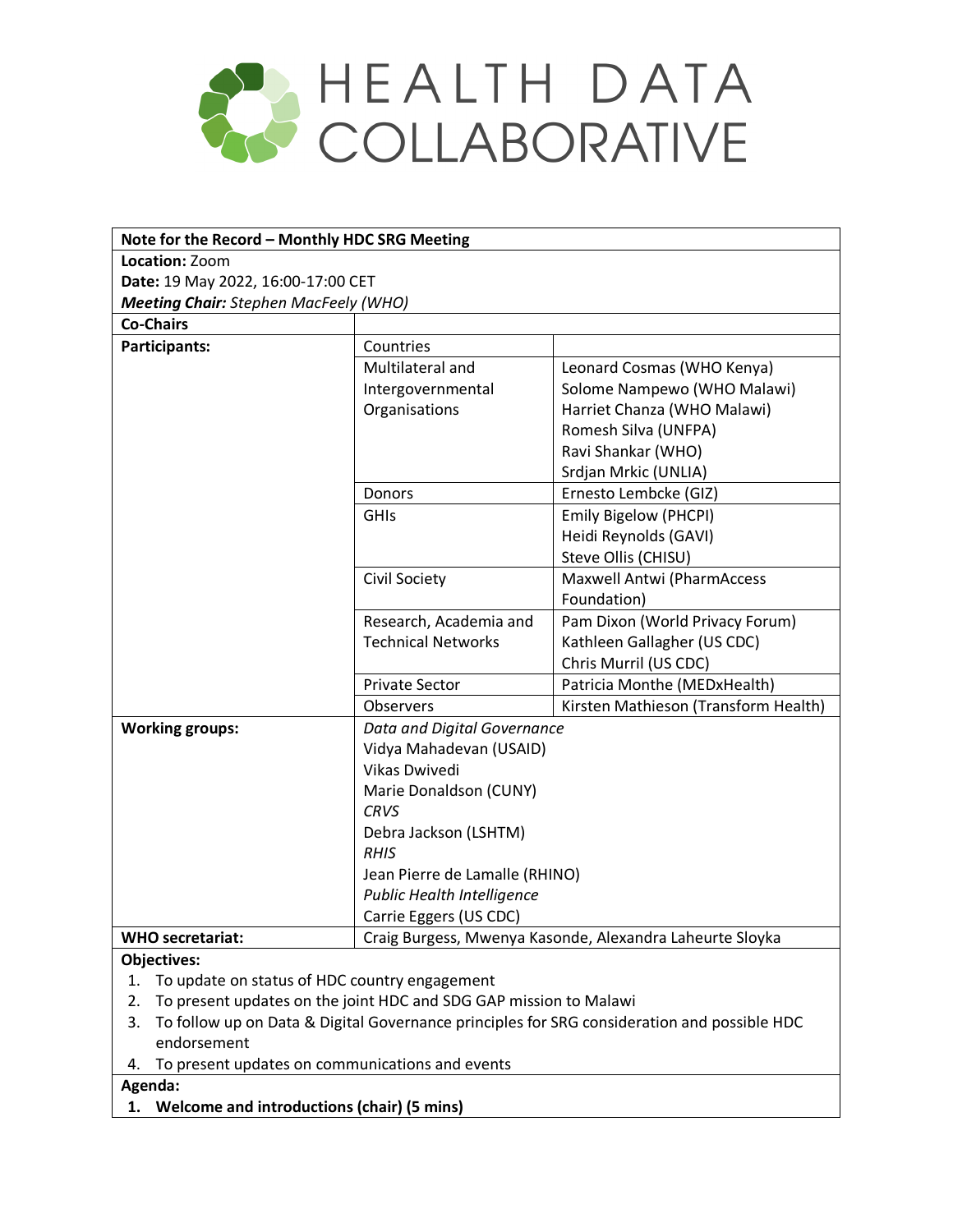

- **2. HDC Governance (5 mins)**
	- Update on SRG representatives and WG co-chairs

# **3. Country Updates (10 mins)**

- Update on HDC country engagement
- Advice on regional support mechanisms: two regional consultant positions and ask SRG for guidance on continuation and modality of work

## **4. SDG GAP (10 mins)**

• Update on joint mission to Malawi

# **5. Working Group updates (10 mins)**

- Data and Digital Governance: follow up principles (for consideration and possible endorsement)
- **6. Communications and events (15 mins)**
	- Update on September face to face SRG and how that could link with leadership event in December
	- Updates on WHA 75 side events
	- Plans for website launch
- **7. Next steps: Chair (5 mins)**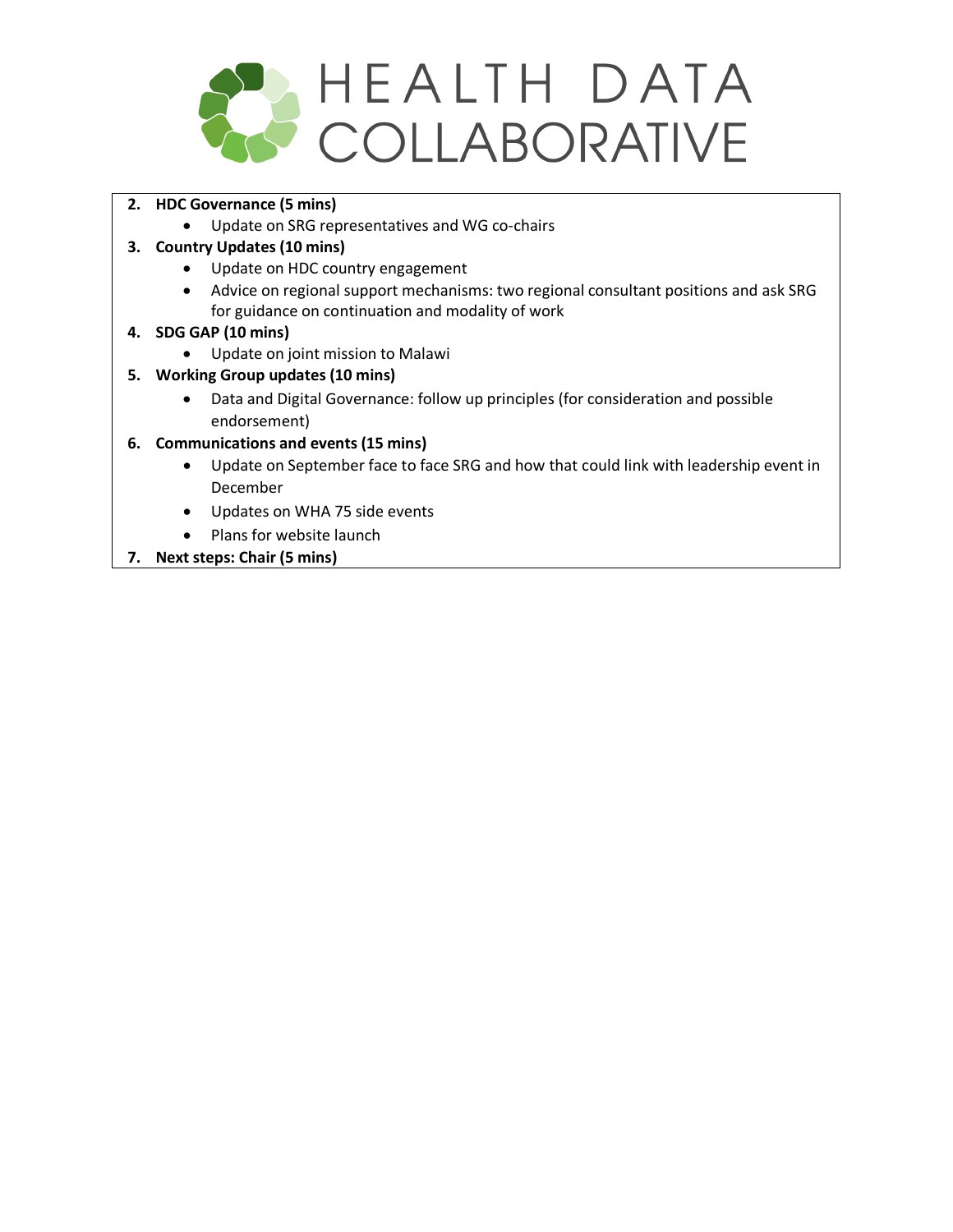

#### SUMMARY OF DISCUSSION

### **Welcome and introductions (chair) (5 mins)**

WHO-Steve MacFeely

- Meeting objectives:
	- o Update on status of HDC country engagement.
	- o Updates on the joint HDC and SDG GAP mission to Malawi.
	- o Follow up on Data & Digital Governance principles for SRG consideration and possible HDC endorsement.
- Agenda also includes discussion on governance, updates on working group and events.
- No introductions.
- No other additions to the agenda. Agenda adopted.

### **HDC Governance (5 mins)**

### Update on SRG representatives and WG co-chairs

HDC Secretariat-Craig Burgess

- Would like to make everyone aware of the representatives for the HDC Stakeholder Reference Group and their alternates.
- People should be thinking about rotating off after 2 years. There's an exception if you're a constituency or if your group wants you to stay on for another year.
- We will reach out between now and September to ensure stronger constituency collaboration and interaction.
- Same issue with the co-chairs of the 7 technical working groups. We will be approaching those who have been on for 2 years to see if you want to extend for another year.
- This ensures there is fresh ideas and perspectives in the group and that no one person is cochairing for years and years. It is part of the governance process.

HDC Secretariat-Craig Burgess

- We have written co-chair ToRs that was sent with the pre-reads for the SRG meeting.
- Please have a look at the ToRs and send your comments by Friday, June 3.
- They are still in draft, and comments will be shared with co-chairs for reviewing and finalizing on June 9. Final version will be shared with the SRG at the next meeting.
- We have had incredible chairs, and it is a lot of work to ask of co-chairs. Some working groups have been working really well, and some have been slowing down a bit, so we want to look into the co-chair rotation as the role of co-chair may be overwhelming for some co-chairs especially with what is going on in Ukraine.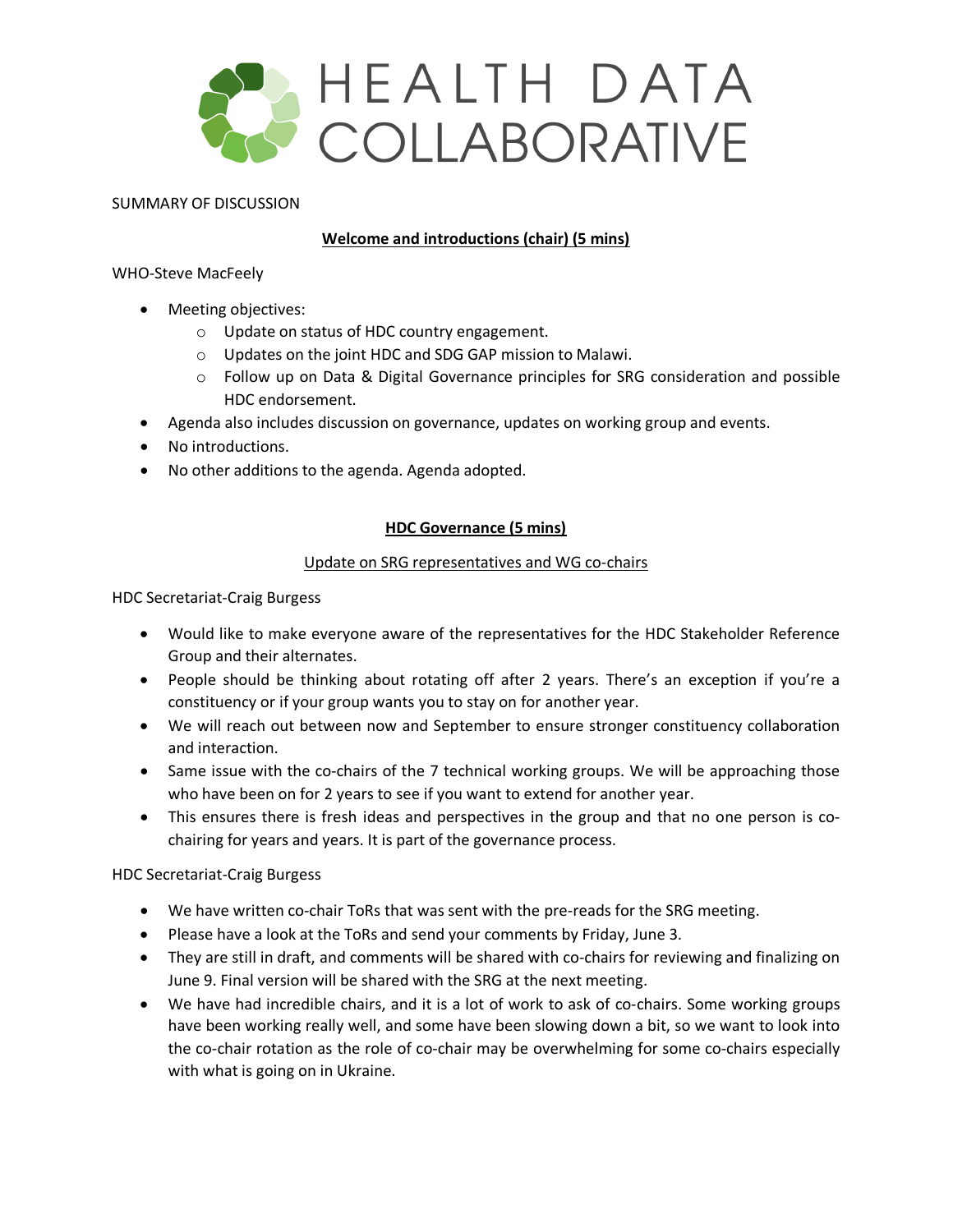

• If there are any co-chairs who are overwhelmed, please let us know, and we can look at who would be interested to become a co-chair from another country or regional area.

# **Country Updates (10 mins)**

### Update on HDC country engagement

# Advice on regional support mechanisms: two regional consultant positions and ask SRG for guidance on continuation and modality of work

HDC Secretariat-Mwenya Kasonde

- There have been some questions about country engagement, such as modalities, what it means to be an HDC country, the benefits, etc.
- Have 8 very active HDC countries where there is HDC activity going on: Kenya, Malawi, Botswana, Uganda, Tanzania, Zambia, Cameroon, and Nepal.
	- o Commend the leadership in each of these countries.
- Bangladesh and Indonesia were previously engaged with HDC but disengaged during the COVID-19 pandemic.
	- o We were advised by country offices that it wasn't the right time.
	- o We are still trying to re-engage, but progress has been slow. May need to try alternate measures to re-engage, such as UNICEF regional offices as they are quite strong in those 2 regions.
- Myanmar is currently not active.
- Niger has sought support from HDC to set up a national health observatory.
- Have had discussion with Sudan and Pakistan.
- Having ongoing discussions with Burkina Faso and potentially Lao as well.
- 3 principles for country engagement:
	- $\circ$  By invitation, not by selection The process is country-initiated. All countries are welcome to join the HDC. It is an open platform, and any country that feels they can benefit from HDC can approach us.
	- $\circ$  Often opportunistic there are opportunities for collective technical support and/or where joint investments have been identified.
		- E.g., Malawi and their request for support on policy direction by the Ministry of Health, and Nepal and their review of their HIS strategy.
	- $\circ$  Aligned at all levels global and regional support, if required, should be mobilized through requests from countries based on identified needs and reaching out to countries to actively demonstrate the value of an aligned partner response.
- Benefits of being an HDC focus country
	- o Political
		- A lot of advocacy goes on in HDC, such as RHIS investment strategy. Had high level leadership events for RHIS and data for decision-making.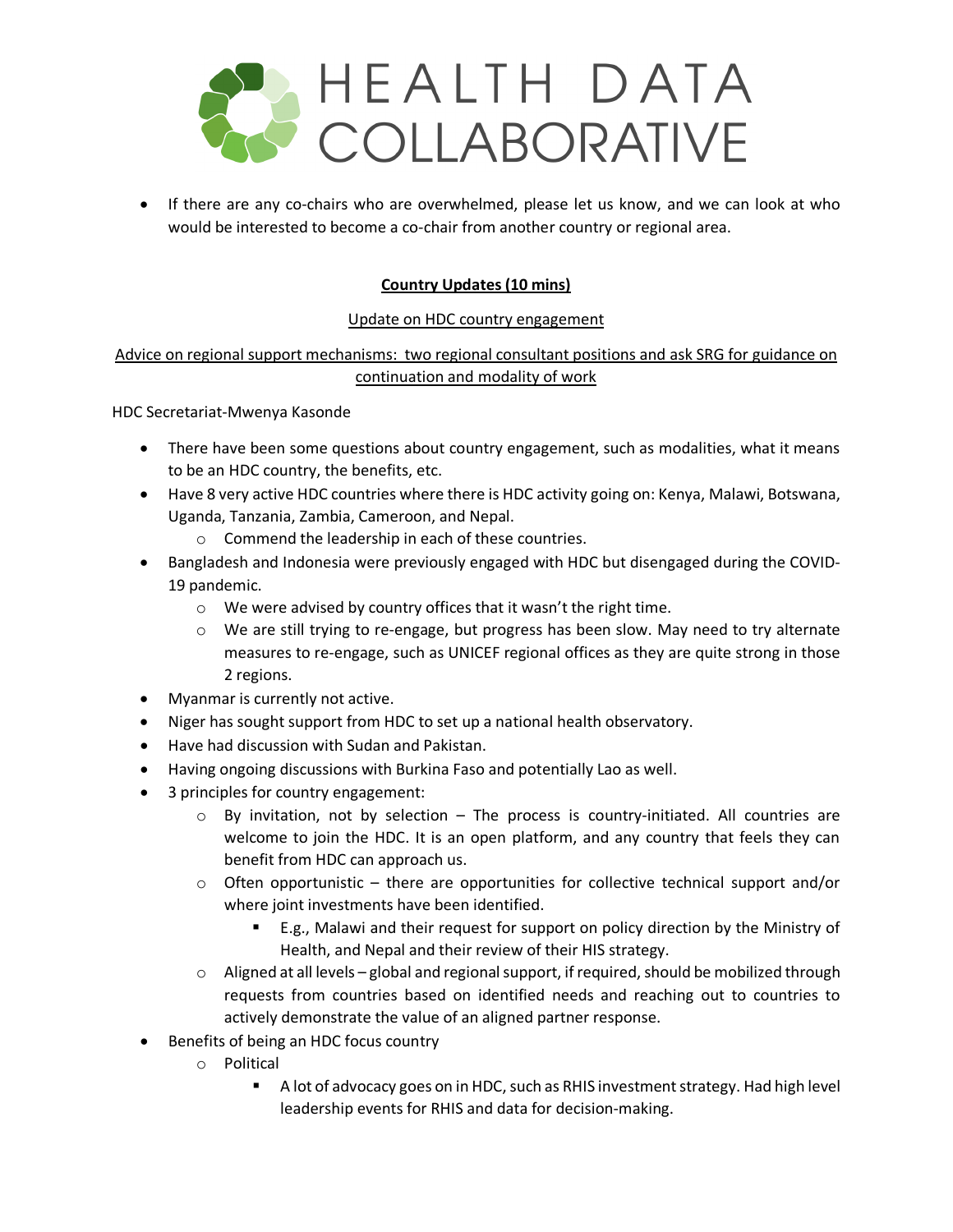

- Focus on case study and knowledge generation. We have done a case study on the alignment of technical and financial investments in Nepal, Bangladesh, Kenya, Cameroon, and Zambia. We also done a case study on COVID-19.
- o Technical
	- Access to country, regional and global support, including the technical working group and assets.
	- Knowledge sharing and brokering.
- o Financial
	- **HDC** is not a funding mechanism, but through our networks, we try our best to support resource mobilization and alignments across different departments.
- Types of HDC engagement:
	- o Strategic request for collective action to support extensive M&E activities.
	- o Focused request for collective action to support a specific M&E activity (e.g., CRVS and MCCOD in Kenya).
	- o Specific agency request for technical support (E.g., GIS).
	- o Knowledge sharing for ongoing in-country coordination of partner work requiring no international support.
- Modalities for engagement:
	- o Most HDC platforms sit under an existing mechanism in-country for M&E coordination.
	- o Promote and disseminate standards, tools, approaches developed through HDC with country counterparts and build on existing efforts where possible.
	- $\circ$  Engage a broad range of local partners, such as civil society, private sector, and research and technical institutions.
	- o Link to process of using data.
	- o Coordinate, harmonize and align partner investments.
	- o Measure and document partner alignment and efficiency gains.
	- o Disseminate process and lessons learned.
- Information flow for country engagement
	- $\circ$  Countries are made aware of the opportunities of HDC travelled the Pakistan on a joint mission and engaged with the Ministry of Health about HDC.
	- o Countries express interest in receiving technical advice and support.
	- o Country requests are shared with the core group.
	- $\circ$  Give partners time to respond to requests. Lead time is at least 6-8 weeks for all strategic requests to prepare and participate.
	- $\circ$  Requests are shared by core team with relevant country and regional focal points to assess interest in engaging.
	- o Based on response, agencies inform core team of different agencies engagement interests.
	- o Partner focal points identified and relevant stakeholders confirmed.
- Core team/core group include MOH and key development partners as part of the health planning group engaged with data - often this is a mix of multilaterals, donors, CSOs, and GHIs.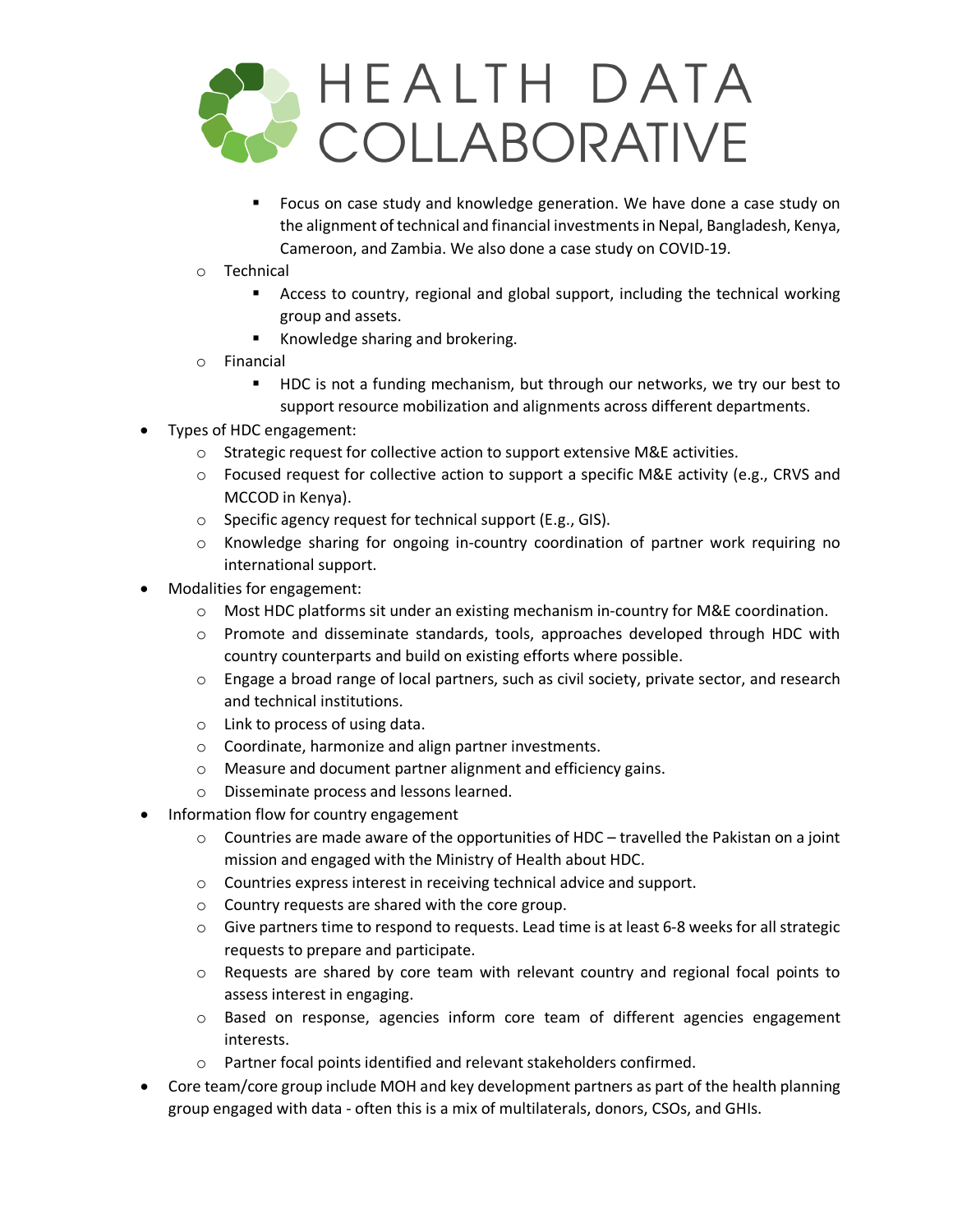

WHO Kenya-Leonard Cosmas

• No additional reflections on the modalities for country engagements.

WHO Malawi-Dr. Solome Nampewo

• No additional reflections on the modalities for country engagements.

### WHO-Steve MacFeely

- We have 3 missions planned over the coming year for assessing partner alignment in support of HIS in Nepal, Pakistan, Malawi.
- Before this meeting, there was a meeting discussing the Malawi mission.

### HDC Secretariat-Craig Burgess

- As the HDC increases its platform and influences in many countries, one of the main strategies we are looking at is to strengthen the ways in which we engage at regional level.
- One way of doing this is to support regional institutes. 2 regional institutes hosted an event in last December, and we hope one will host another this December.
- Another way is to support and look at regional based offices, mainly multilaterals.
- A third strategy is to build upon our experiences using the 2 consultants, who did fantastic work, to travel to different countries to represent the HDC and support country-based work (e.g., helping Ministries of Health, convening partners, etc.).
- We would value people's thoughts on the 3 potential strategies for strengthening regional support for HDC.
- Consultants' reports are still being edited, but we will circulate them in the next month for everyone's information.

### WHO-Steve MacFeely

• There were no comments or objections. I will take that as broad support.

### **SDG GAP (10 mins)**

### Update on joint mission to Malawi

HDC Secretariat-Mwenya Kasonde

- We would like to update and invite colleagues to propose a joint mission to Malawi to focus on CRVS and GIS.
- Genesis of this joint mission came from discussion within SDG Global Action Plan Data and Digital Accelerator, which is co-chaired by Craig, who represents WHO; and Rachel Snow, who represents UNFPA.
- There was a lot of interest to support 3 countries in particular: Malawi, Nepal and Pakistan.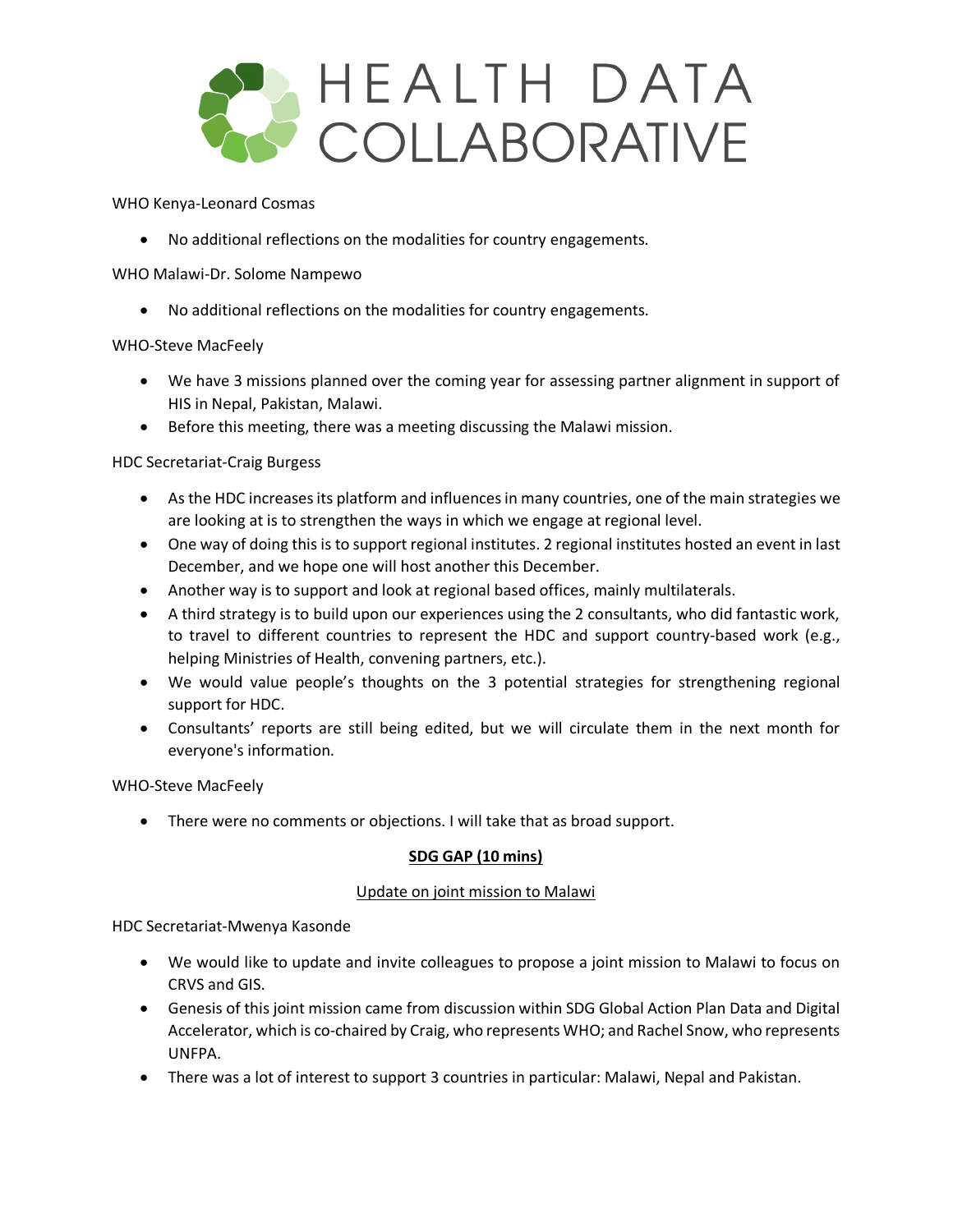

- The third progress report for [SDG3 GAP was released today on the website. It is titled "strong](https://www.who.int/initiatives/sdg3-global-action-plan/progress-reports/2022) collaboration for an equitable and resilient recovery towards the health-related Sustainable Development Goals, incentivizing collaboration".
- Dates for Malawi are  $20^{th}$  to the  $24^{th}$  of June.
- Had a conversation with the Ministry of Health and the National Registration Bureau. They are on board and look forward to having us in Malawi.

### UNFPA-Romesh Silva

- As Mwenya alluded to earlier, the focus is on civil registration and geospatial.
- Work on civil registration is about trying to align some of the excellent SCORE methodology tools that have been developed through the WHO and partners, hosting of the Centre of Excellence for CRVS systems at UNFPA, and closely align with the important work of the UN legal identity agenda and its holistic framework.
- As civil registration and vital statistics is a cross cutting issue, we have been doing consultations through the resident coordinator's offices and with partners, particularly UNICEF and UNDP as key co-chairs.
	- o We have also had discussion with other agencies such as the National Population Commission, National Statistics Office, and WHO on priorities and needs.
- Focus is also to harness the new opportunities that are becoming available with the 2018 census data being released. This is a key opportunity to evaluate the completeness and quality of civil registration in country while also focusing on leaving no one behind and subnational differentials and inclusion in the civil registration system.
- There is a tight connection that we are trying to harness between CRVS in the geospatial work even though there are distinct.
	- $\circ$  We are trying to bring more geospatial analysis to completeness and determinants of under registration in addition to analysis on socioeconomic and demographic factors.

### WHO-Ravi Shankar

- I work in the department of data and analytics.
- I want to mention that we recently established a GIS center at headquarters to support various programs.
	- $\circ$  This is timely as there has been a lot of interest from countries, ministries and partners on GIS.
	- o Lots of activities and synergies happening on this.
- 4 main activities/objectives to work with partners and UNFPA on:
	- $\circ$  Joint geospatial analytical case studies on mapping access health services to determine if there is an equitable distribution of hospitals or health facilities.
		- Great time with the recent census.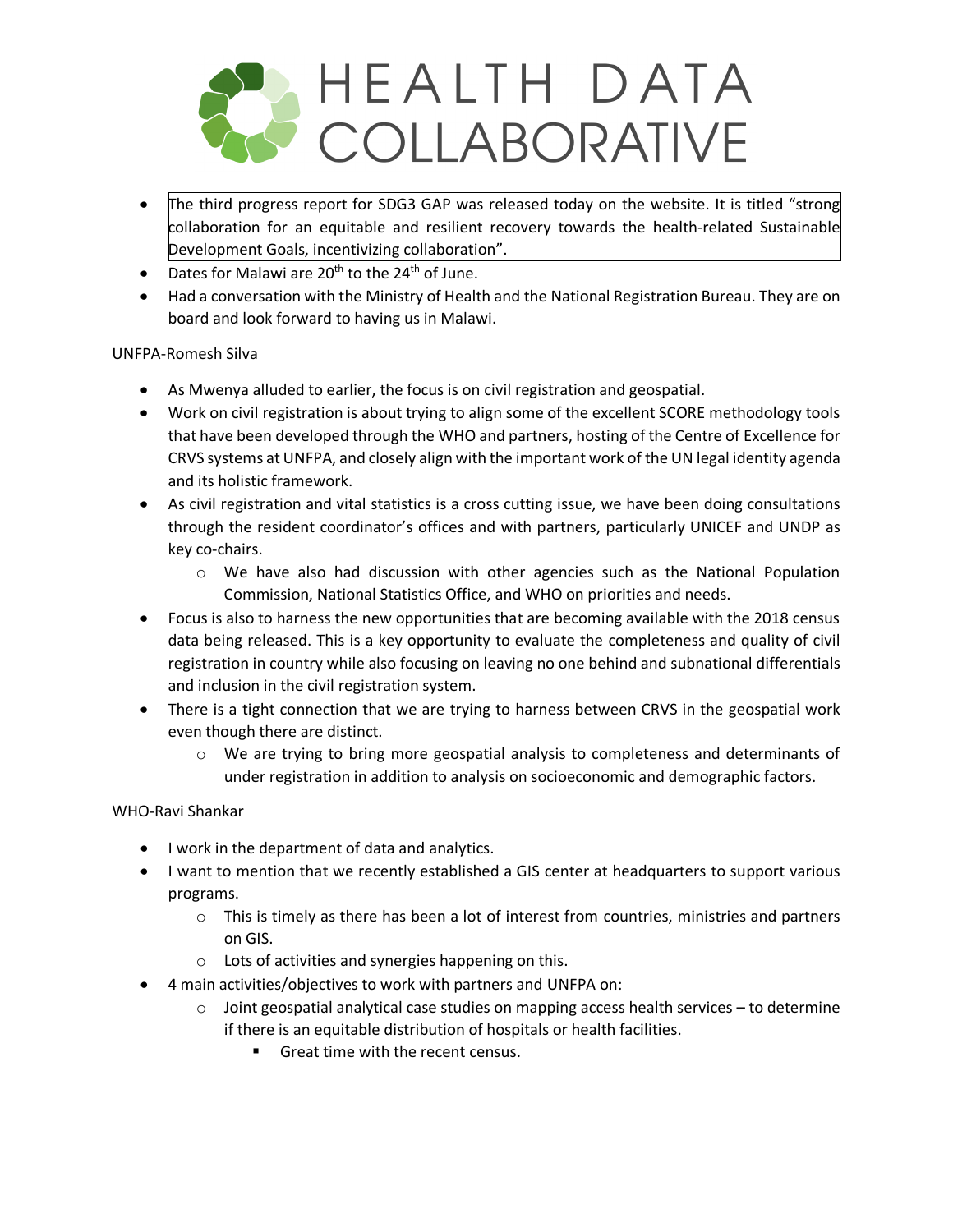

- $\circ$  Supporting WHO's global health facility database through census category phase we have a lot of tools countries can use to visualize for GIS mapping and overlaying other layers for analysis.
- o Joint capacity strengthening activities on GIS.
- o Online geospatial interface/tools will jointly work on an e-learning course.

### Question

### WHO-Dr. Azza Badr

- Many thanks to the HDC Secretariat for supporting the CRVS working group. I don't have much staff in my unit, and they have been acting like my unit in catalyzing Pakistan, Nepal, and Malawi CRVS engagement.
- This is not the first time that CRVS and GIS joined forces. In Djibouti, we have satellite images of burial sites to assess mortality.

### WPF - Pam Dixon

- This looks very interesting and looks like a helpful project. I have a couple thoughts to share with you that you may find helpful.
- Geospatial data being appended to a civil registration system is always a bit tricky. There are a lot of different ministries and authorities involved and data governance issues.
	- $\circ$  This would be a good spot issue for the data governance subcommittee to look at to work out how some potential governance may apply. It would be helpful for the folks on the ground in Malawi to have some of that work.
- Malawi created a national identity card in 2017. It is a functional card not a birth registration system, so they have an identity authority set up. I think it would be helpful to connect with that authority and the Malawi Communication Authority who are responsible for Geotech.
- There's an important identity non-profit, called ID for Africa. They work closely with the UN on the SDGs and creating identity ecosystems for everyone.
	- $\circ$  They usually have at least 2 people who are ambassadors to each country. I can check with them to see if they can lend at least one ambassador to give assistance.
	- o Ambassadors have put together at least one civil registration system in some African countries.

## LSHTM - Debra Jackson

- I don't know about Pakistan and Nepal, but I assume Malawi is a Global Fund Country. Global Fund has been funding and doing work around GIS.
- I can put you in touch with someone (Nick Oliphant) in Geneva, but I think you may want to speak with someone at Global Fund on the ground and the colleagues in the ministry who administer Global Fund funding.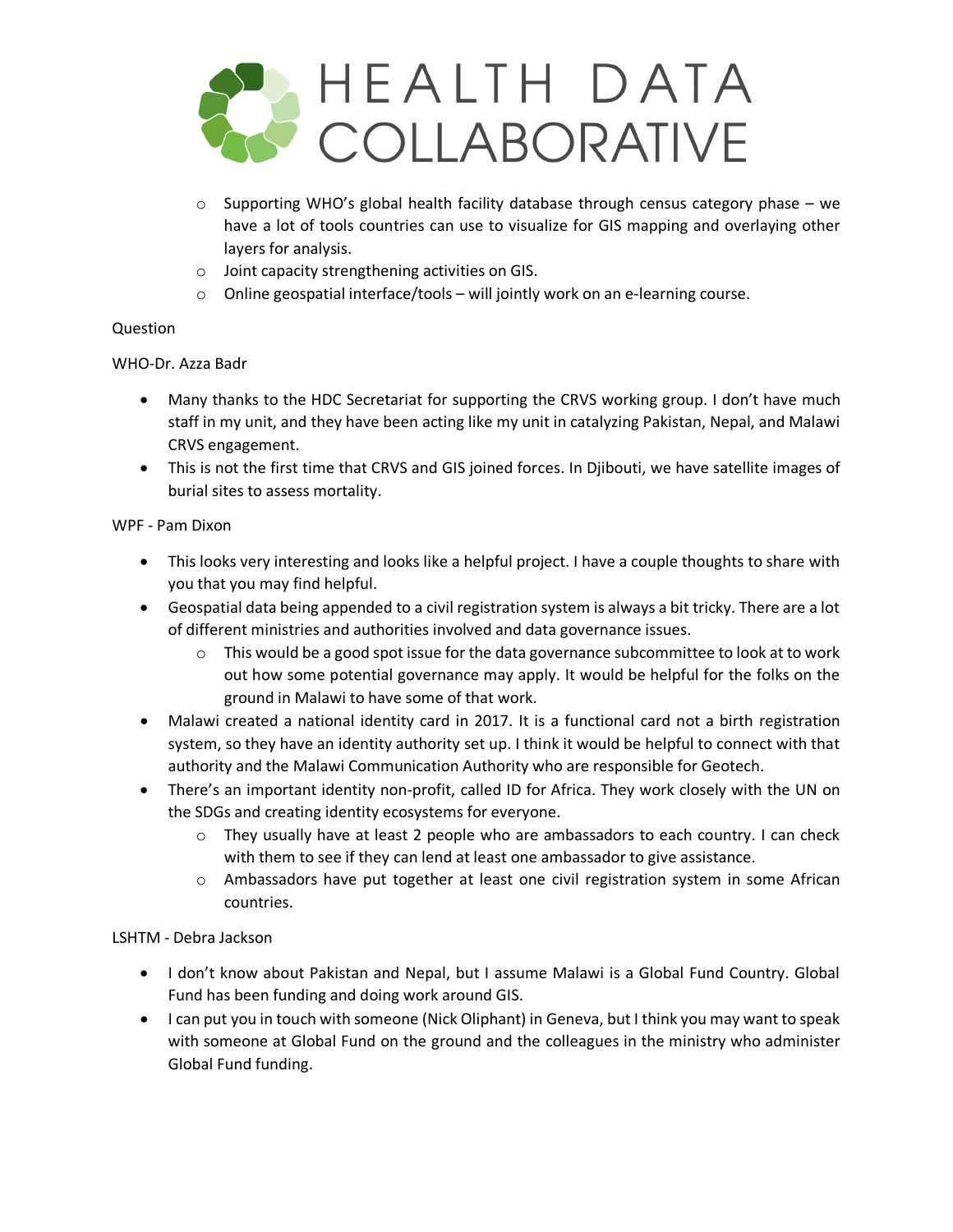

- To Azza's point and the Secretariat, I want to say how amazing the team has been. It has helped the HDC to be what it was supposed to be all along. Thank you to the whole Secretariat team.
- Thank you from me and our team.

### US CDC-Kathleen Gallagher

• CDC has county offices in Bangladesh and Indonesia. If you would like to engage with them to discuss this with MOHs, let us know.

### In response

WHO-Ravi Shankar

• Thank you, Debra. We closely work with Nick Oliphant. We had a discussion recently with Global Fund and Michelle, who is a GIS Specialist on the working group and other things in neighbouring countries. It would be good to connect back with them to inform them of the mission as they have been great supporters.

### UNFPA-Romesh Silva

- Thank you for your comments and helpful suggestions.
- We are working closely with the UN Development Program (UNDP) in preparation for this mission. We are the provider for some of the main technical assistance for the setup of the national identity system in Malawi.
- This work through SDG3 GAP and HDC of connecting with UN country teams, UNFPA and UNDP has been helpful the ensure alignment. Pam, your point is well taken. The acceleration and proliferation of national ID systems does require very careful alignment with civil registration system.
- There are a number of colleagues who are part of the UN legal identity agenda and engaged on the steering committee of ID for Africa. I think we are quite in touch and abreast of those initiatives.
- Thank you again for noting the importance of in-country alignment for a life force approach to civil registration from birth to death and everything in between.

## WHO-Steve MacFeely

• The Malawi mission is going to be very important, and the fact that it is multiagency is great.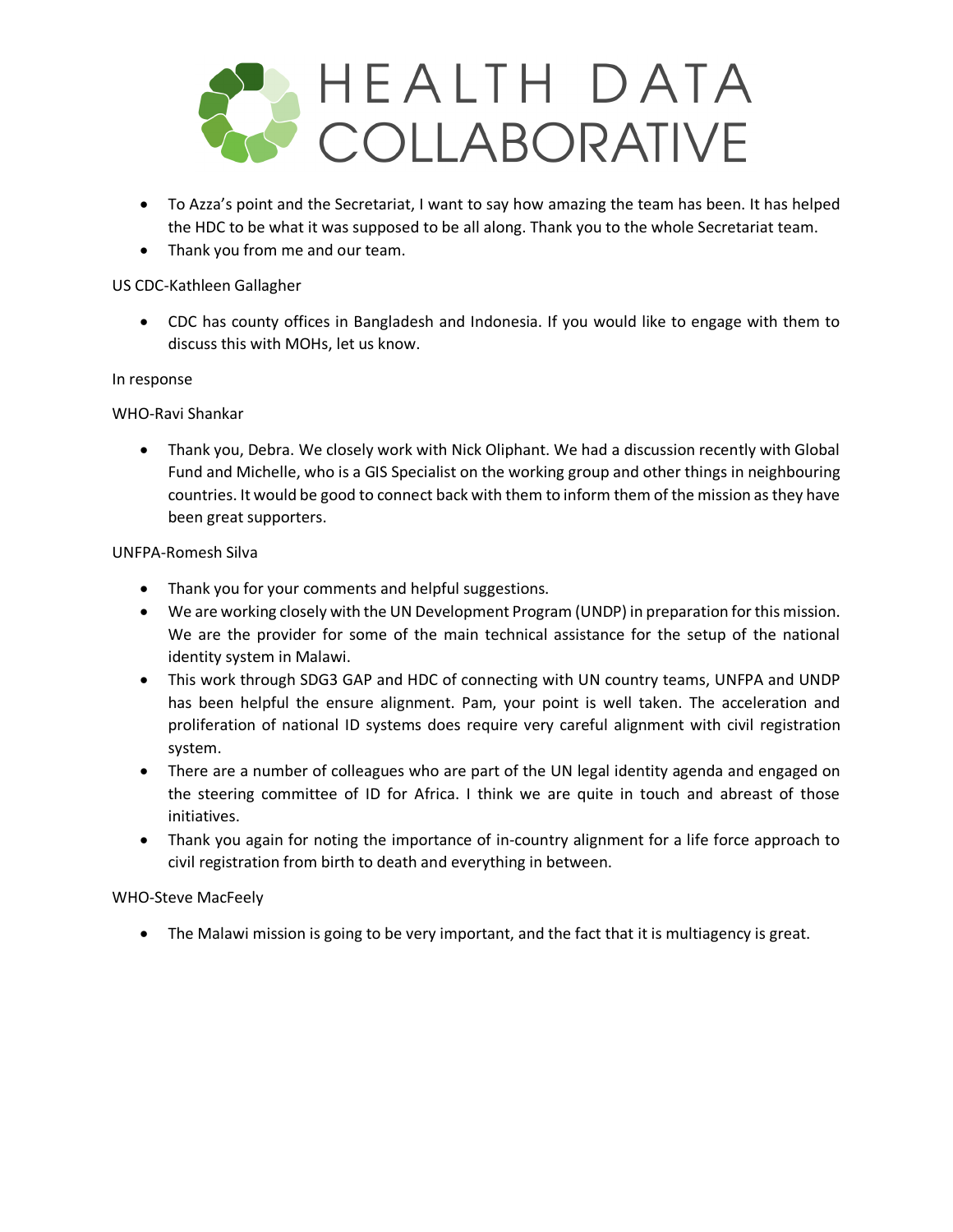

### **Working Group updates (10 mins)**

Data and Digital Governance: follow up principles (for consideration and possible endorsement)

USAID-Vidya Mahadevan

- This was discussed at the last meeting, but we did not have time to get too much into discussions. I wanted to circle back.
- The health data governance principles were developed, because there aren't any specific to health data governance or are not open sectoral worldwide.
	- $\circ$  There are a number of organizations that have data governance principles specific to their work, such as WHO principles.
- These are a community-driven effort (by civil society). The approach was bottom up for development.
	- $\circ$  In our last discussion, there were questions about how these are different and what the value add is. Kirsten will talk about that today.

Transform Health - Kirsten Mathieson

- We see these principles as building on and recognizing norms, principles and guidelines to help strengthen health data governance ecosystems.
- The unique value adds and differentiators of these principles compared to others are the process through which they were developed, their applicability and their framing and content. Different stakeholders were consulted meaningfully (through the bottom-up process).
- Process lasted over a year.
- Website has a user guide that highlights how they can be applied to different stakeholder groups.
- Overview of the principles:
	- $\circ$  Bringing a strong human rights and equity lens for the use of data within and across health system.
	- $\circ$  Goes beyond the core principles to equitably distribute health benefits for delivering universal health coverage. Have universal health coverage at their core.
	- o Oriented towards supporting sustainable and resilient public health systems.
	- o Aim to align different stakeholders, policymakers, private sector, donors, civil society around what an equitable and health data governance should look like that all communities can benefit from. This is to maximize the public value of health data whilst protecting individual rights.
- Principles have been endorsed by over 90 organizations.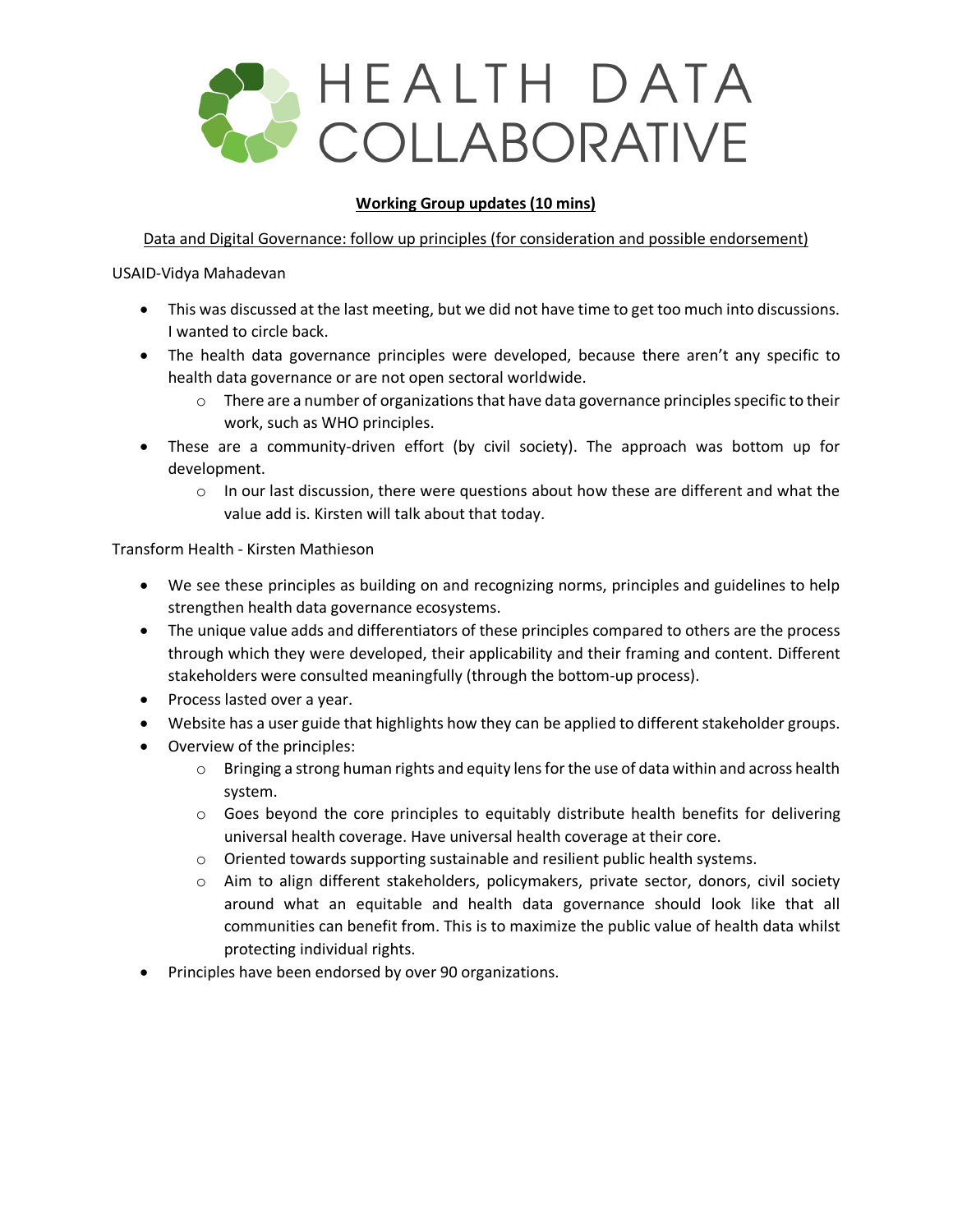

#### Questions

WHO-Steve MacFeely

- The questions I had last time were about why health specifically. I think you answered that. I have no objection to it at all. I asked because we see a kind of proliferation of health or health data governance standards.
	- o My fear is that by doing that, we run the risk of diluting the existing standards.
- The main questions from the last meeting and today is will the HDC endorse these principles? That is, to put our logo and to support these. Are there any objections?

### LSHTM - Debra Jackson

- As working groups are working through HDC, they produce guidelines, such as community health and CRVS, and report. I don't know how many of them actually has the HDC logo on it. In the past, HDC has been pretty wide about it.
- It would be nice to have a section on the website on governance to include all of the principles Craig mentioned and include a blurb about how you use them separately. That would be helpful.
- It's mainly about sharing the work that we're doing rather than endorsement.
- It would be interesting to see what on the website have logos. I think some things went on with the logo and some without. A conscious decision to use the logo should be something that the steering committee and the broader membership should think about.
- It would be good for Mwenya and/or Alex to look at which documents have logos and which do not. The larger group might want to know to make a decision.

### RHIS-Jean Pierre de Lamalle

• For endorsement, I am wondering if there is an official body that should be doing that?

### In response

USAID-Vidya Mahadevan

- Thank you, Steve. We do take the point that a lot of these apply to other sectors as well, but there are a number of sensitivities around the health sector that make it more unique and specific.
- There have been questions from some stakeholders about what endorsement means. This is not legally binding.
	- $\circ$  This would be like the principles for digital development. These will be incorporated in our work and as relevant, applied, to move towards best practice.
	- $\circ$  They provide a common language for us to refer to best practices and is an opportunity to better articulate how we are moving forward and how we are doing with data.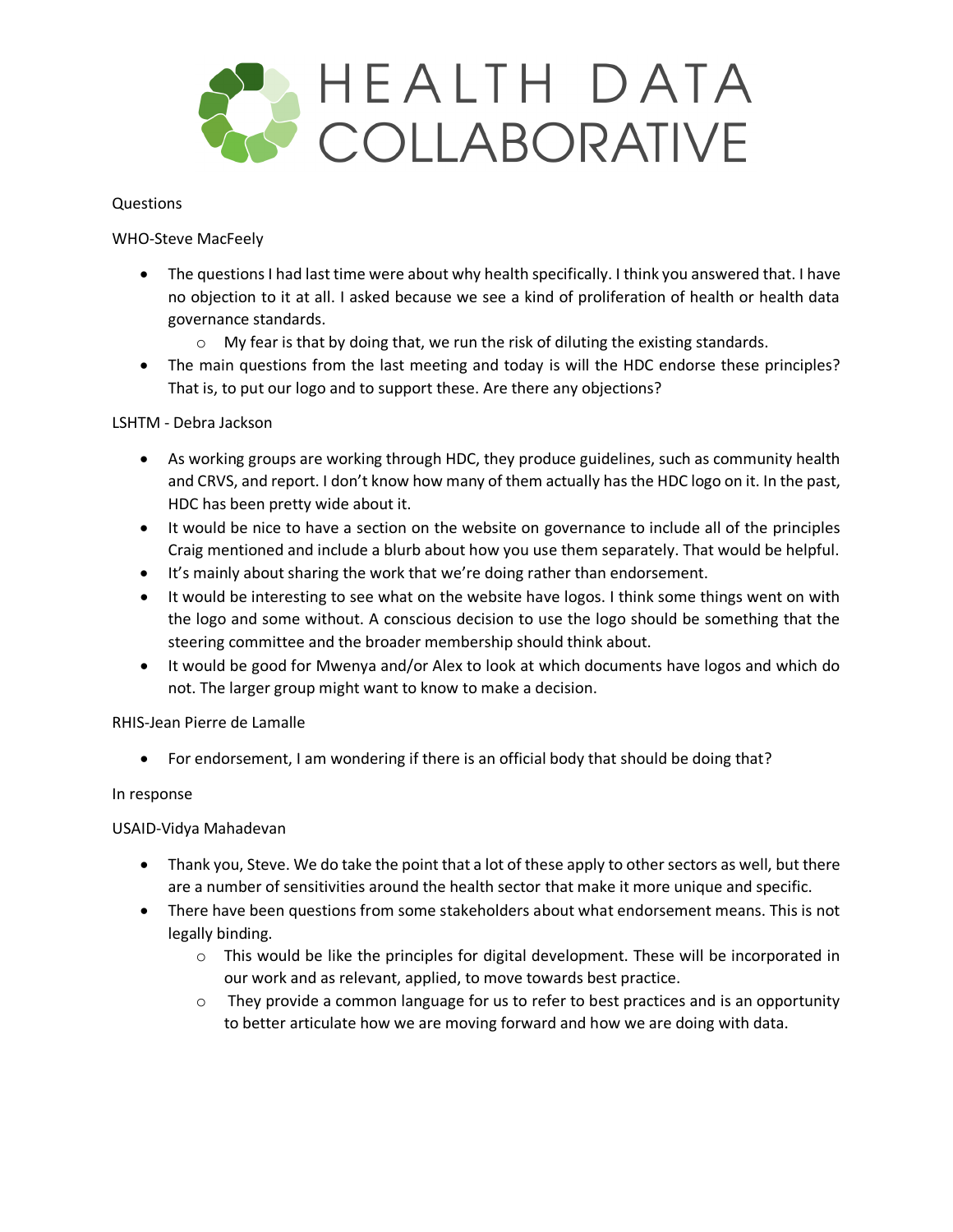

HDC Secretariat-Craig Burgess

- In the past when the HDC logo has been put on a tool or product, that means it has gone through an HDC process that includes partners. It's not actually an endorsement but a significant stamp that you've consulted widely through the HDC process.
- It is not legally binding as the HDC is an informal collaborative.
- My other suggestion is to be quite clear when you're communicating that these are not necessary the HDC Data Governance Principles. They are governance principles for a working group and are above and beyond the UN and WHO data principles. I would also include nuanced communication about how these might be used.
- Any suggestions on improving this process are welcome and possible suggestions for our governance and putting on logos in future.

### USAID-Vidya Mahadevan

- Great point, Craig. These are intended to live in a public domain and are not specific to one organization, working group or coalition.
- They have been stewarded by Transform Health and supported heavily by our working group. There has also been input from a number HDC members through the public consultation process.

### WHO-Steve MacFeely

- In the interim, we can say we are happy to put it on the website and then maybe we need to have a separate discussion about process for putting logos on things, and what it might mean by doing that.
- As an immediate action, there seems to be a trend towards creating a governance piece of the website and putting the principles there. There seems to be support for that.
- From our own governance perspective, if we don't have a process, then maybe we need to think about that collectively. We can return to this.

PharmAccess Foundation-Maxwell Antwi

- I've been part of the Transform Health initiative, but I understand the point about looking at the general process of endorsement by the HDC and whether it fits in.
- My only challenge is the timeline. The idea was to work towards the WHA to put it on the website.

### HDC Secretariat-Mwenya Kasonde

• I just want to quickly mention that the principles will be discussed further at WHA75 side event for those in Geneva on the 25<sup>th</sup> of May at the Intercontinental Hotel.